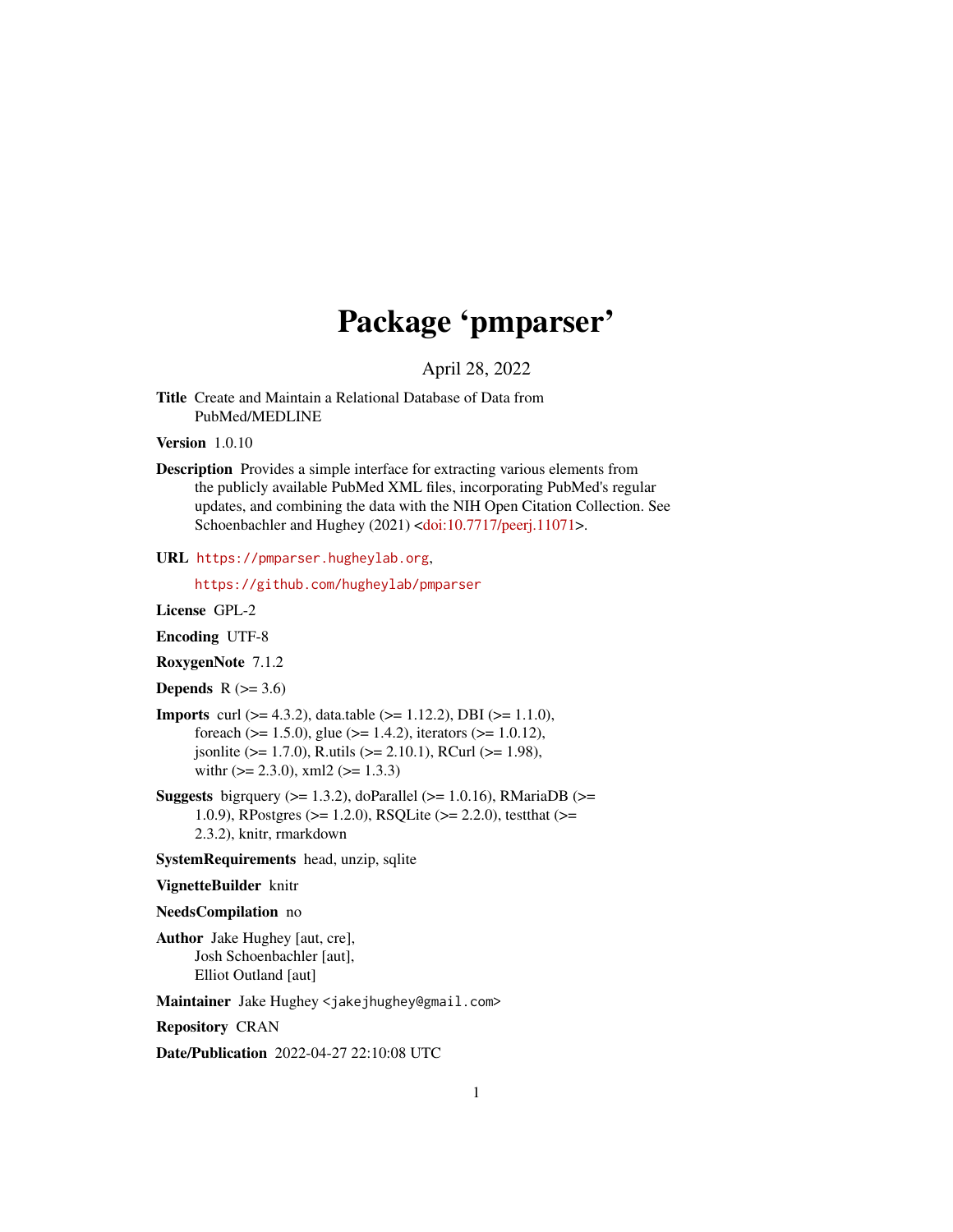# <span id="page-1-0"></span>R topics documented:

| Index | $\bullet$ |
|-------|-----------|
|       |           |
|       |           |
|       |           |
|       |           |

<span id="page-1-1"></span>getCitation *Get public-domain citation data*

# Description

Get the latest version of the NIH Open Citation Collection from figshare [here,](https://nih.figshare.com/collections/iCite_Database_Snapshots_NIH_Open_Citation_Collection_/4586573) and optionally write it to the database. This function requires the shell command unzip, available by default on most Unix systems. This function should not normally be called directly, as it is called by [modifyPubmedDb\(\)](#page-3-1).

# Usage

```
getCitation(
  localDir,
  filename = "open_citation_collection.zip",
 nrows = Inf,tableSuffix = NULL,
 overwrite = FALSE,
 con = NULL,checkMd5 = TRUE
)
```
# Arguments

| localDir    | String indicating path to directory containing the citation file or to which the<br>citation file should be downloaded.                                                             |
|-------------|-------------------------------------------------------------------------------------------------------------------------------------------------------------------------------------|
| filename    | String indicating name of the citation file. This should not normally be changed<br>from the default.                                                                               |
| nrows       | Number indicating how many rows of the citation file to read. This should not<br>normally be changed from the default.                                                              |
| tableSuffix | String indicating suffix, if any, to append to the table name.                                                                                                                      |
| overwrite   | Logical indicating whether to overwrite an existing table.                                                                                                                          |
| con         | Connection to the database, created using DBI:: dbConnect().                                                                                                                        |
| checkMd5    | Logical indicating whether to download the citation file if the MD5 sums of the<br>local and remote versions do not match. This should not normally be changed<br>from the default. |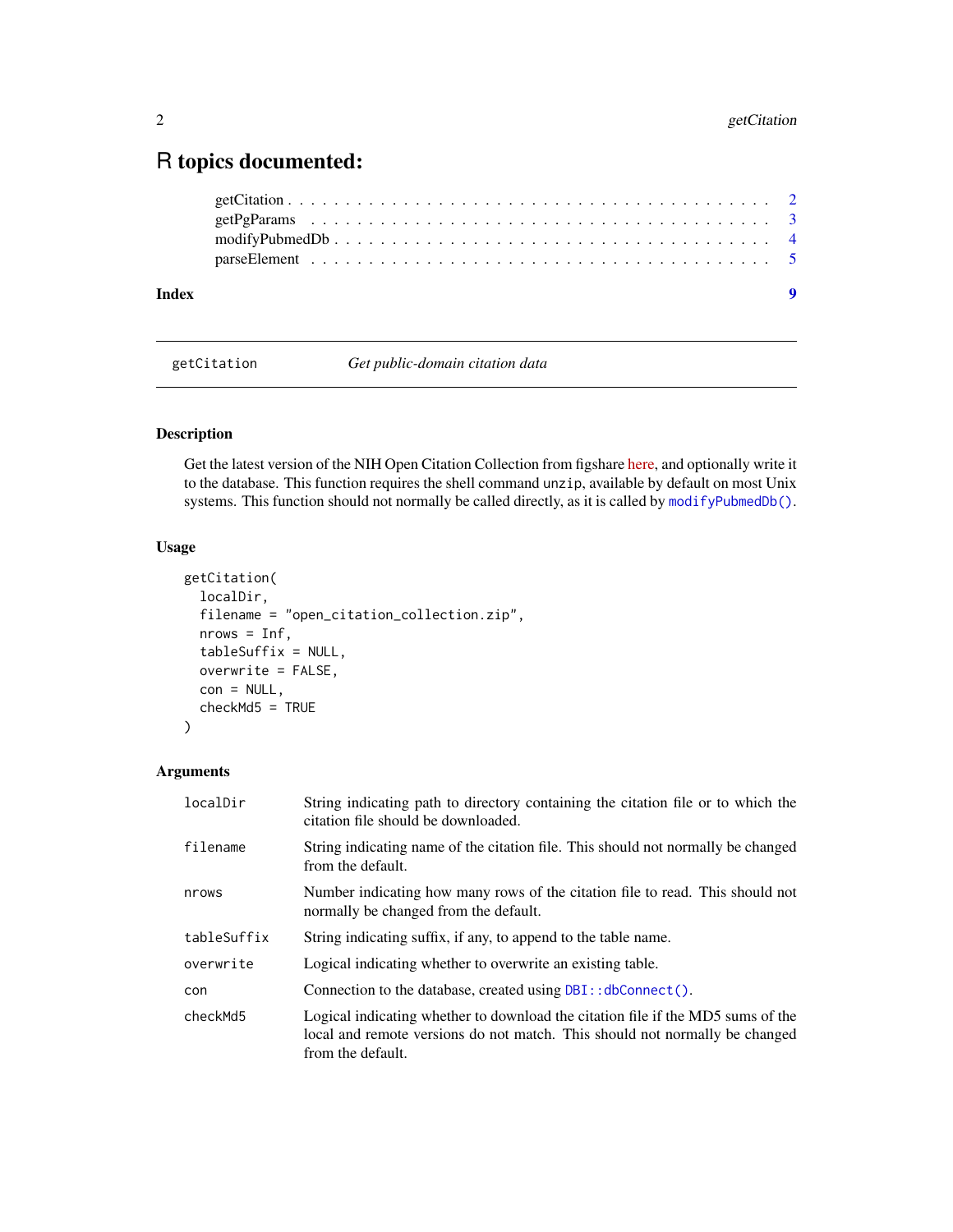# <span id="page-2-0"></span>getPgParams 3

# Value

If con is NULL, the function returns a data.table with columns citing\_pmid and cited\_pmid. Beware this is a large table and could swamp the machine's memory. If con is not NULL, the function returns NULL invisibly.

# See Also

[parsePmidStatus\(\)](#page-4-1), [modifyPubmedDb\(\)](#page-3-1)

# Examples

```
## Not run:
dCitation = getCitation('.')
## End(Not run)
```
### <span id="page-2-1"></span>getPgParams *Get Postgres connection parameters*

# Description

This is a helper function to get parameters from a .pgpass file. See [here](https://www.postgresql.org/docs/9.6/libpq-pgpass.html) for details.

### Usage

```
getPgParams(path = "~/.pgpass")
```
# Arguments

path Path to .pgpass file.

# Value

A data.table with one row for each set of parameters.

# See Also

[modifyPubmedDb\(\)](#page-3-1)

#### Examples

pg = getPgParams(system.file('extdata', 'pgpass', package = 'pmparser'))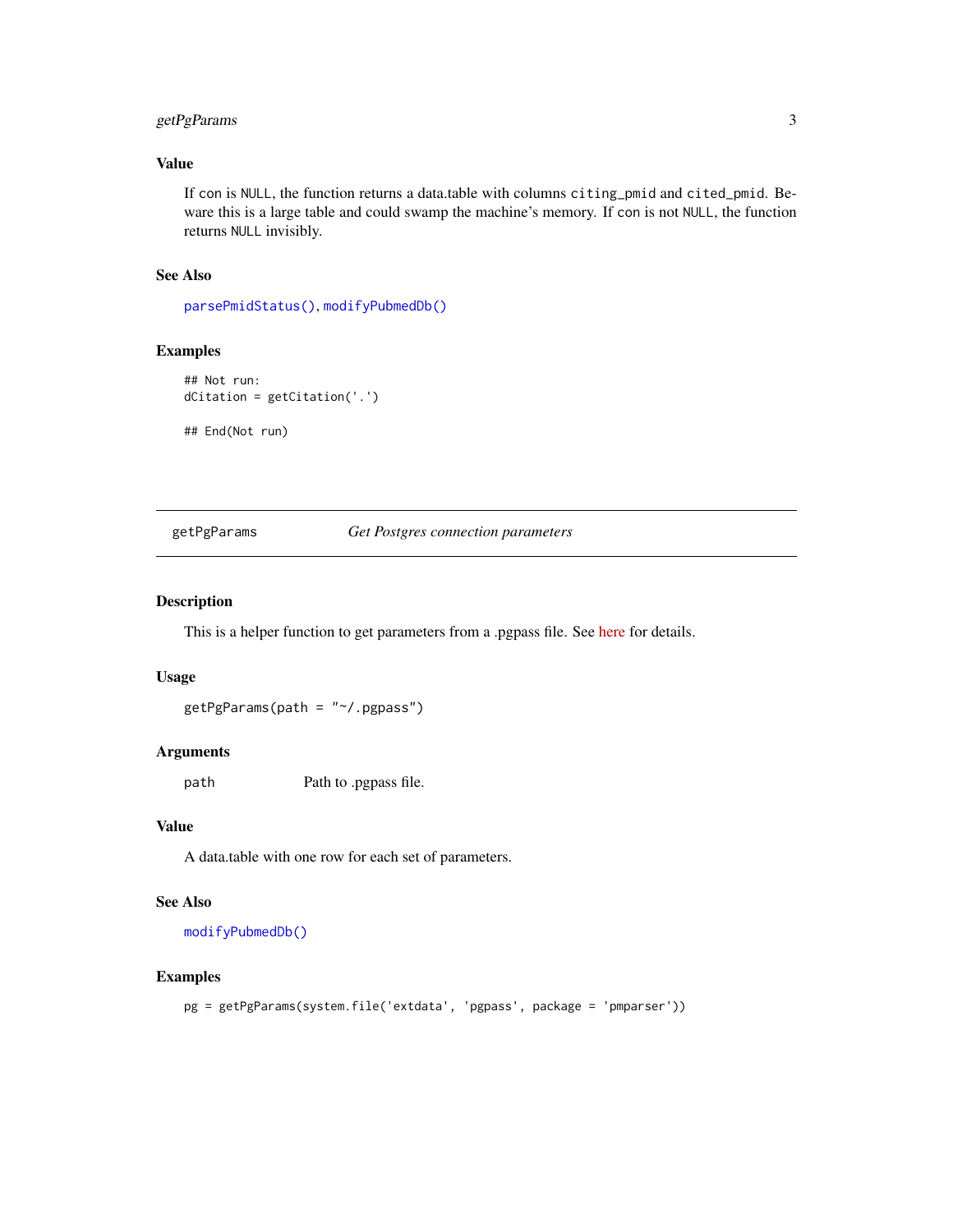### Description

This function downloads PubMed/MEDLINE XML files, parses them, and adds the information to the database, then downloads the NIH Open Citation Collection and adds it to the database. Only the most recent version of each PMID is retained. Parsing of XML files will use a parallel backend if one is registered, such as with [doParallel::registerDoParallel\(\)](#page-0-0).

# Usage

```
modifyPubmedDb(
  localDir,
  dbname,
  dbtype = c("postgres", "mariadb", "mysql", "sqlite"),
  nFiles = Inf,
  retry = TRUE,
  nCitations = Inf,
  mode = c("create", "update"),
  ...
)
```
# Arguments

| localDir   | Directory in which to download the files from PubMed.                                                                                                                                                                                                                                                        |
|------------|--------------------------------------------------------------------------------------------------------------------------------------------------------------------------------------------------------------------------------------------------------------------------------------------------------------|
| dbname     | Name of database.                                                                                                                                                                                                                                                                                            |
| dbtype     | Type of database, either 'postgres', 'mariadb', 'mysql', or 'sqlite'. Make sure to<br>install the corresponding DBI driver package first: RPostgres, RMariaDB (for<br>both 'mariadb' and 'mysql'), or RSQLite. Due to the large size of the database,<br>SQLite is recommended only for small-scale testing. |
| nFiles     | Maximum number of xml files to parse that are not already in the database. This<br>should not normally be changed from the default.                                                                                                                                                                          |
| retry      | Logical indicating whether to retry parsing steps that fail.                                                                                                                                                                                                                                                 |
| nCitations | Maximum number of rows of the citation file to read. This should not normally<br>be changed from the default.                                                                                                                                                                                                |
| mode       | String indicating whether to create the database using the baseline files or to<br>update the database using the update files.                                                                                                                                                                               |
|            | Other arguments passed to DBI:: dbConnect().                                                                                                                                                                                                                                                                 |
|            |                                                                                                                                                                                                                                                                                                              |

#### Value

NULL, invisibly. Tab-delimited log files will be created in a logs folder in localDir.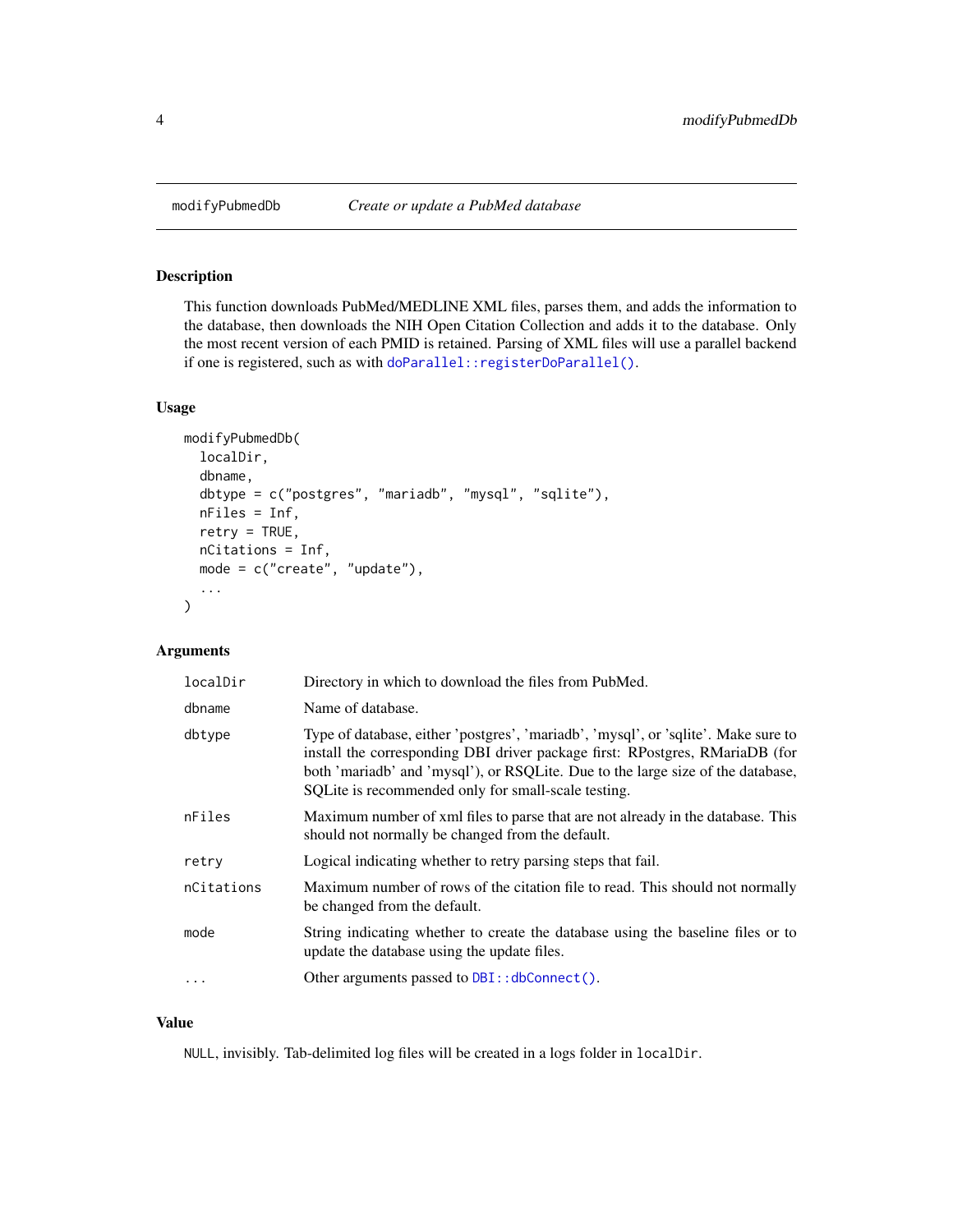# <span id="page-4-0"></span>parseElement 5

#### See Also

[parsePmidStatus\(\)](#page-4-1), [getCitation\(\)](#page-1-1), [getPgParams\(\)](#page-2-1)

#### Examples

```
## Not run:
modifyPubmedDb('.', 'pmdb', mode = 'create')
```
## End(Not run)

```
parseElement Parse elements from a PubMed XML file
```
#### <span id="page-4-1"></span>Description

Elements are parsed according to the MEDLINE®PubMed® XML Element Descriptions and their Attributes [here.](https://www.nlm.nih.gov/bsd/licensee/elements_descriptions.html) These functions should not normally be called directly, as they are called by [modifyPubmedDb\(\)](#page-3-1).

#### Usage

parsePmidStatus(rawXml, filename, con = NULL, tableSuffix = NULL) parseArticleId(pmXml, dPmid, con = NULL, tableSuffix = NULL) parseArticle(pmXml, dPmid, con = NULL, tableSuffix = NULL) parsePubHistory(pmXml, dPmid, con = NULL, tableSuffix = NULL) parseJournal(pmXml, dPmid, con = NULL, tableSuffix = NULL) parsePubType(pmXml, dPmid, con = NULL, tableSuffix = NULL) parseMesh(pmXml, dPmid, con = NULL, tableSuffix = NULL) parseKeyword(pmXml, dPmid, con = NULL, tableSuffix = NULL) parseGrant(pmXml, dPmid, con = NULL, tableSuffix = NULL) parseChemical(pmXml, dPmid, con = NULL, tableSuffix = NULL) parseDataBank(pmXml, dPmid, con = NULL, tableSuffix = NULL) parseComment(pmXml, dPmid, con = NULL, tableSuffix = NULL) parseAbstract(pmXml, dPmid, con = NULL, tableSuffix = NULL)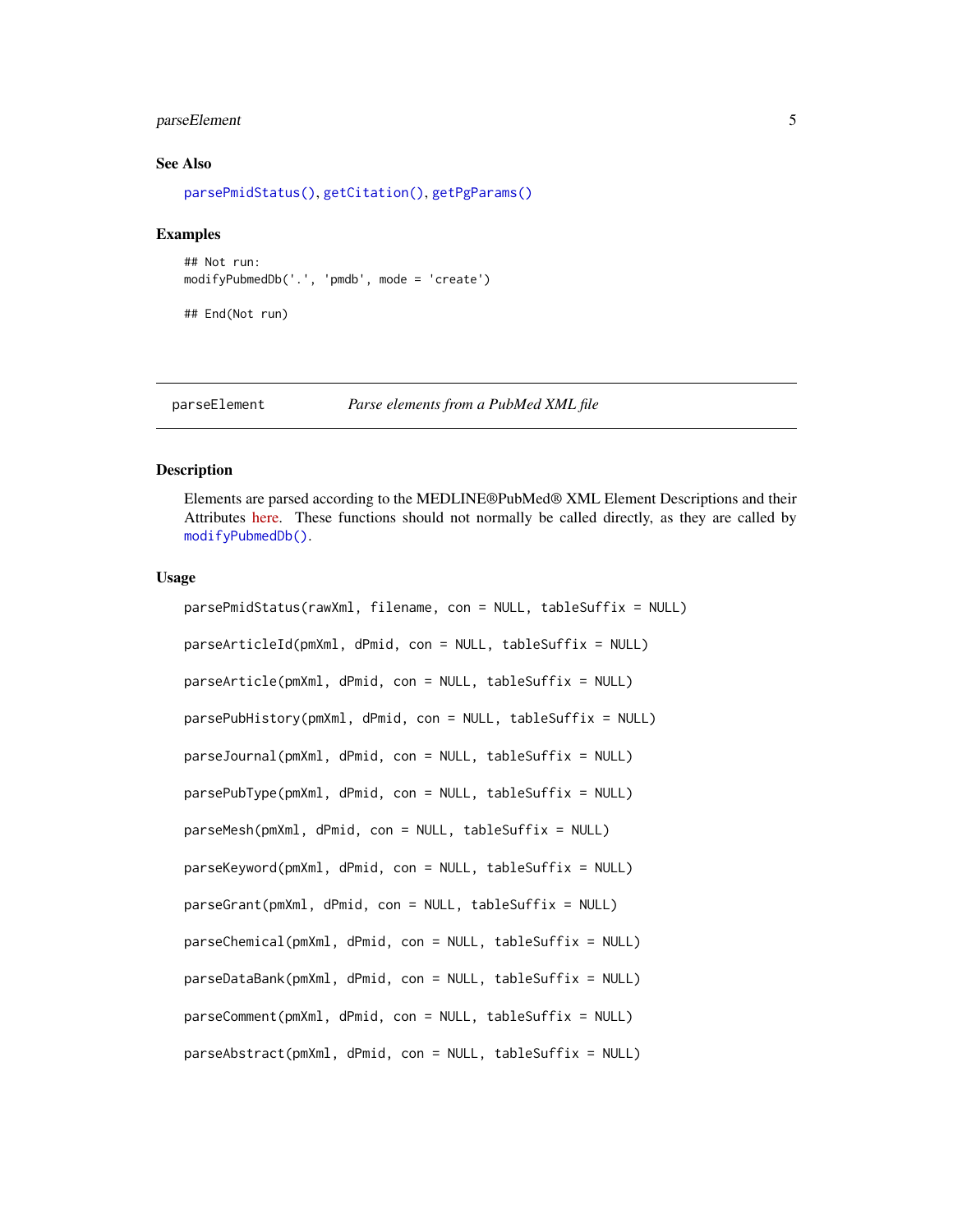```
parseAuthor(pmXml, dPmid, con = NULL, tableSuffix = NULL)
parseInvestigator(pmXml, dPmid, con = NULL, tableSuffix = NULL)
```
#### Arguments

| rawXml      | An xml document obtained by loading a PubMed XML file using xml2::read_xml().                                             |
|-------------|---------------------------------------------------------------------------------------------------------------------------|
| filename    | A string that will be added to a column $xml$ filename.                                                                   |
| con         | Connection to the database, created using DBI:: dbConnect().                                                              |
| tableSuffix | String to append to the table names.                                                                                      |
| pmXml       | An xml nodeset derived from rawXml, such as that returned by parsePmidStatus(),<br>where each node corresponds to a PMID. |
| dPmid       | A data table with one row for each node of pm Xml, should have columns pmid,<br>version, and possibly xml_filename.       |

#### Value

parsePmidStatus() returns a list of two objects. The first is an xml nodeset in which each node corresponds to a PubmedArticle in the rawXml object. The second is a data.table with columns pmid, version, xml\_filename, and status, in which each row corresponds to a PubmedArticle in the rawXml object or a deleted pmid. The status column is parsed from the DeleteCitation and MedlineCitation sections.

The following functions return a data.table or list of data.tables with columns from dPmid plus the columns specified.

parseArticleId(): a data.table with columns id\_type and id\_value, parsed from the ArticleIdList section. Only id\_types "doi" and "pmc" are retained.

parseArticle(): a data.table with columns title, pub\_date, and pub\_model, parsed from the Article section.

parsePubHistory(): a data.table with columns pub\_status and pub\_date, parsed from the History section.

parseJournal(): a data.table with columns journal\_name, journal\_iso, pub\_date, pub\_year, pub\_month, pub\_day, medline\_date, volume, issue, and cited\_medium, parsed from the Journal section.

parsePubType(): a data.table with columns type\_name and type\_id, parsed from the PublicationTypeList section.

parseMesh(): a list of three data.tables parsed mostly from the MeshHeadingList section. The first has column indexing\_method (parsed from the MedlineCitation section), the second has columns descriptor\_pos, descriptor\_name, descriptor\_ui, and descriptor\_major\_topic, the third has columns descriptor\_pos, qualifier\_name, qualifier\_ui, and qualifier\_major\_topic.

parseKeyword(): a list of two data.tables parsed from the KeywordList section. The first has column list\_owner, the second has columns keyword\_name and major\_topic.

parseGrant(): a list of two data.tables parsed from the GrantList section. The first has column complete, the second has columns grant\_id, acronym, agency, and country.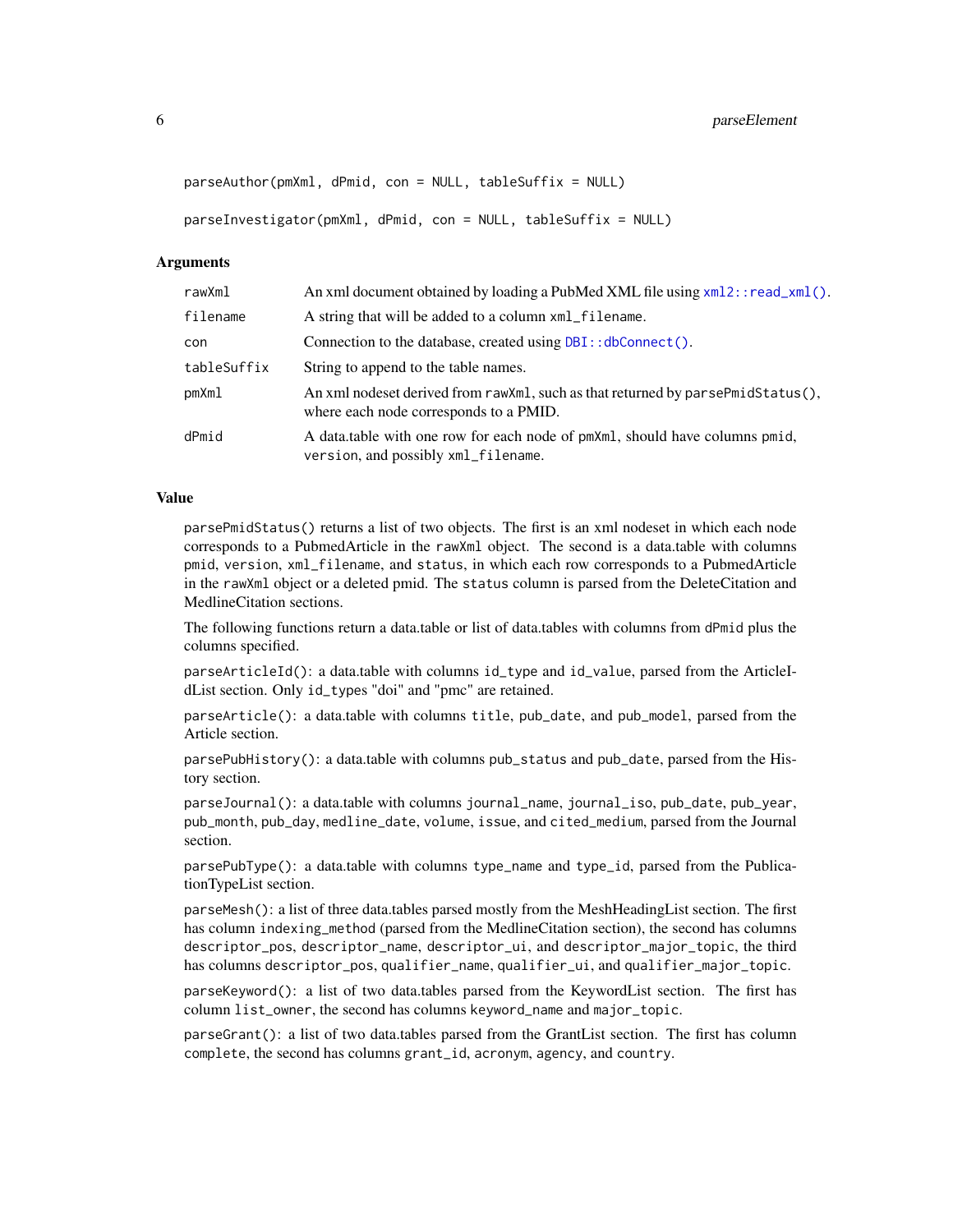# <span id="page-6-0"></span>parseElement 7

parseChemical(): a data.table with columns registry\_number, substance\_name, and substance\_ui, parsed from the ChemicalList section.

parseDataBank(): a data.table with columns data\_bank\_name and accession\_number, parsed from the DataBankList section.

parseComment(): a data.table with columns ref\_type and ref\_pmid, parsed from the CommentsCorrectionsList section.

parseAbstract(): a list of two data.tables parsed from the Abstract section. The first has column copyright. The second has columns text, label, and nlm\_category.

parseAuthor(): a list of data.tables parsed from the AuthorList section. The first is for authors and has columns author\_pos, last\_name, fore\_name, initials, suffix, valid, equal\_contrib, and collective\_name. The second is for affiliations and has columns author\_pos, affiliation\_pos, and affiliation. The third is for author identifiers and has columns author\_pos, source, and identifier. The fourth is for author affiliation identifiers and has columns author\_pos, affiliation\_pos, source, and identifier. The fifth is for the author list itself and has a column complete.

parseInvestigator(): a list of data.tables similar to those returned by parseAuthor(), except parsed from the InvestigatorList section, with column names containing "investigator" instead of "author", and where the first data.table lacks columns for equal\_contrib and collective\_name and the fifth data.table does not exist.

#### See Also

[getCitation\(\)](#page-1-1), [modifyPubmedDb\(\)](#page-3-1)

#### Examples

```
library('data.table')
library('xml2')
filename = 'pubmed20n1016.xml.gz'
rawXml = read_xml(system.file('extdata', filename, package = 'pmparser'))
pmidStatusList = parsePmidStatus(rawXml, filename)
pmXml = pmidStatusList[[1L]]
dPmidRaw = pmidStatusList[[2L]]
dPmid = dPmidRaw[status != 'Deleted', !'status']
dArticleId = parseArticleId(pmXml, dPmid)
dArticle = parseArticle(pmXml, dPmid)
dJournal = parseJournal(pmXml, dPmid)
dPubType = parsePubType(pmXml, dPmid)
dPubHistory = parsePubHistory(pmXml, dPmid)
meshRes = parseMesh(pmXml, dPmid)
keywordRes = parseKeyword(pmXml, dPmid)
grantRes = parseGrant(pmXml, dPmid)
dChemical = parseChemical(pmXml, dPmid)
dDataBank = parseDataBank(pmXml, dPmid)
dComment = parseComment(pmXml, dPmid)
abstractRes = parseAbstract(pmXml, dPmid)
authorRes = parseAuthor(pmXml, dPmid)
```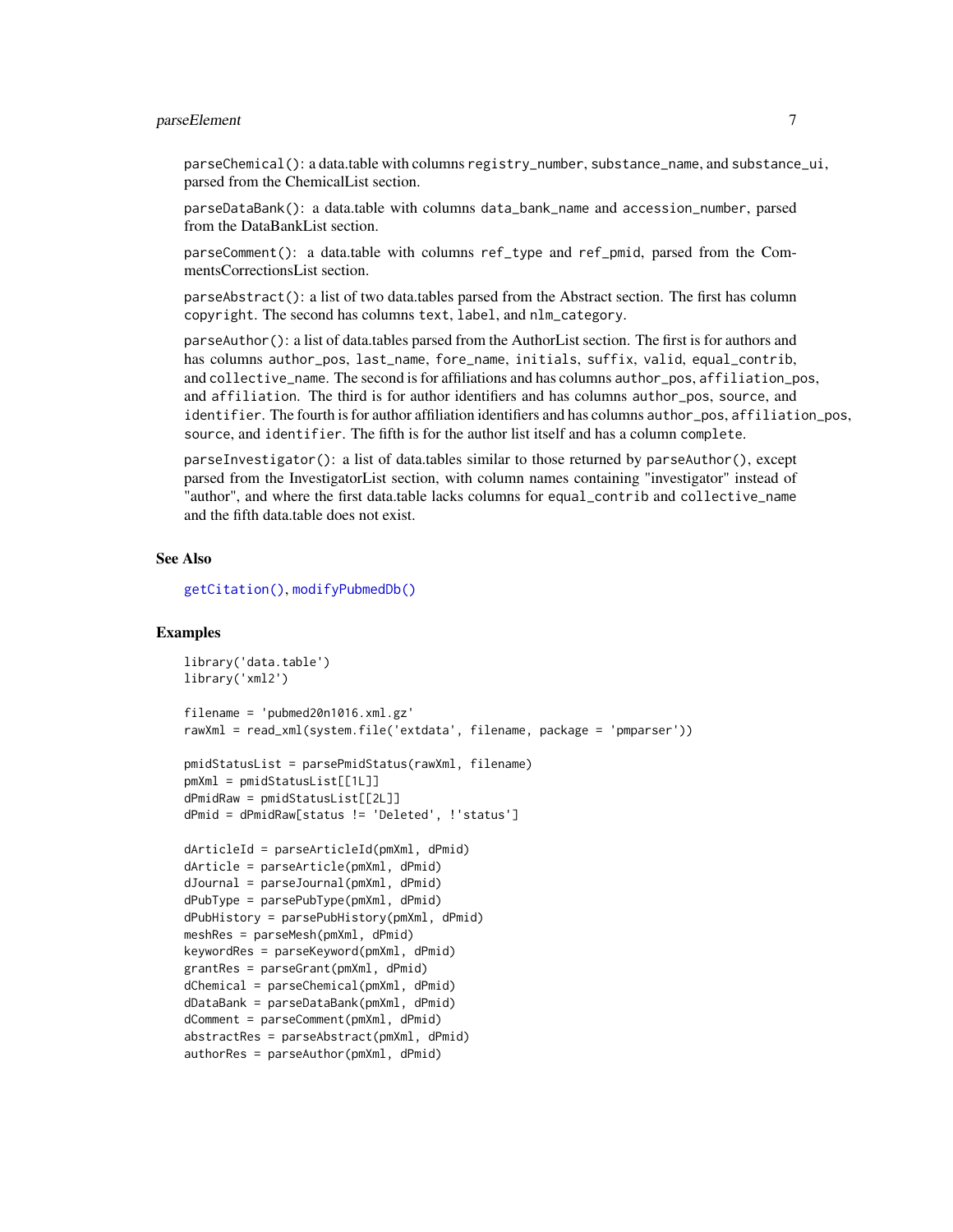investigatorRes = parseInvestigator(pmXml, dPmid)